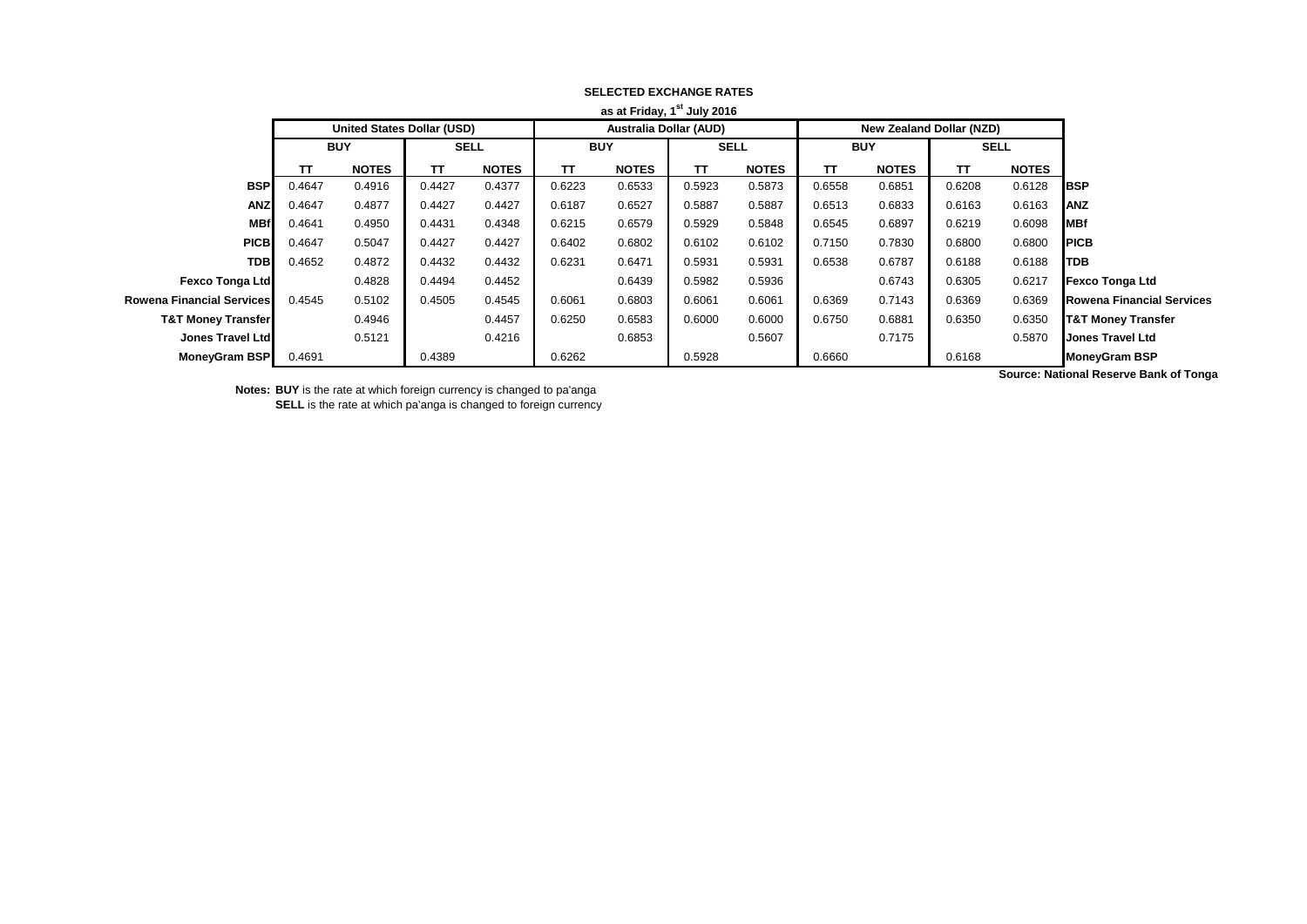|                                  |              |        |                                 |        |                               |        | as at Friday, 8" July 2016 |        |              |                                   |              |        |                               |
|----------------------------------|--------------|--------|---------------------------------|--------|-------------------------------|--------|----------------------------|--------|--------------|-----------------------------------|--------------|--------|-------------------------------|
|                                  |              |        | <b>New Zealand Dollar (NZD)</b> |        | <b>Australia Dollar (AUD)</b> |        |                            |        |              | <b>United States Dollar (USD)</b> |              |        |                               |
|                                  | <b>SELL</b>  |        | <b>BUY</b>                      |        | <b>SELL</b>                   |        | <b>BUY</b>                 |        | <b>SELL</b>  |                                   | <b>BUY</b>   |        |                               |
|                                  | <b>NOTES</b> | TΤ     | <b>NOTES</b>                    | TΤ     | <b>NOTES</b>                  | TΤ     | <b>NOTES</b>               | TΤ     | <b>NOTES</b> | TΤ                                | <b>NOTES</b> | тτ     |                               |
| <b>BSP</b>                       | 0.6071       | 0.6151 | 0.6794                          | 0.6501 | 0.5874                        | 0.5924 | 0.6534                     | 0.6224 | 0.4394       | 0.4444                            | 0.4933       | 0.4664 | <b>BSP</b>                    |
| <b>ANZ</b>                       | 0.6144       | 0.6144 | 0.6814                          | 0.6494 | 0.5922                        | 0.5922 | 0.6562                     | 0.6222 | 0.4444       | 0.4444                            | 0.4894       | 0.4664 | <b>ANZ</b>                    |
| <b>MBf</b>                       | 0.6024       | 0.6162 | 0.6849                          | 0.6488 | 0.5848                        | 0.5930 | 0.6579                     | 0.6216 | 0.4367       | 0.4448                            | 0.4950       | 0.4659 | <b>MBf</b>                    |
| <b>PICB</b>                      | 0.6785       | 0.6785 | 0.7815                          | 0.7135 | 0.6150                        | 0.6150 | 0.6850                     | 0.6450 | 0.4444       | 0.4444                            | 0.5064       | 0.4664 | <b>PICB</b>                   |
| <b>TDB</b>                       | 0.6134       | 0.6134 | 0.6733                          | 0.6484 | 0.5935                        | 0.5935 | 0.6475                     | 0.6235 | 0.4449       | 0.4449                            | 0.4889       | 0.4669 | <b>TDB</b>                    |
| <b>Fexco Tonga Ltd</b>           | 0.6163       | 0.6257 | 0.6684                          |        | 0.5937                        | 0.5984 | 0.6440                     |        | 0.4468       | 0.4517                            | 0.4846       |        | <b>Fexco Tonga Ltd</b>        |
| <b>Rowena Financial Services</b> | 0.6329       | 0.6289 | 0.7042                          | 0.6329 | 0.6098                        | 0.6061 | 0.6803                     | 0.6098 | 0.4566       | 0.4505                            | 0.5128       | 0.4566 | Rowena Financial Services I   |
| <b>T&amp;T Money Transfer</b>    | 0.6392       | 0.6392 | 0.6824                          | 0.6667 | 0.5975                        | 0.5975 | 0.6564                     | 0.6250 | 0.4195       |                                   | 0.4963       |        | <b>T&amp;T Money Transfer</b> |
| <b>Jones Travel Ltd</b>          | 0.5851       |        | 0.7155                          |        | 0.5640                        |        | 0.6890                     |        | 0.4232       |                                   | 0.5139       |        | Jones Travel Ltd              |
| <b>MoneyGram BSP</b>             |              | 0.6078 |                                 | 0.6563 |                               | 0.5861 |                            | 0.6192 |              | 0.4389                            |              | 0.4691 | <b>MoneyGram BSP</b>          |
|                                  | .            |        |                                 |        |                               |        |                            |        |              |                                   |              |        |                               |

### **SELECTED EXCHANGE RATES as at Friday, 8th July 2016**

**Notes: BUY** is the rate at which foreign currency is changed to pa'anga **SELL** is the rate at which pa'anga is changed to foreign currency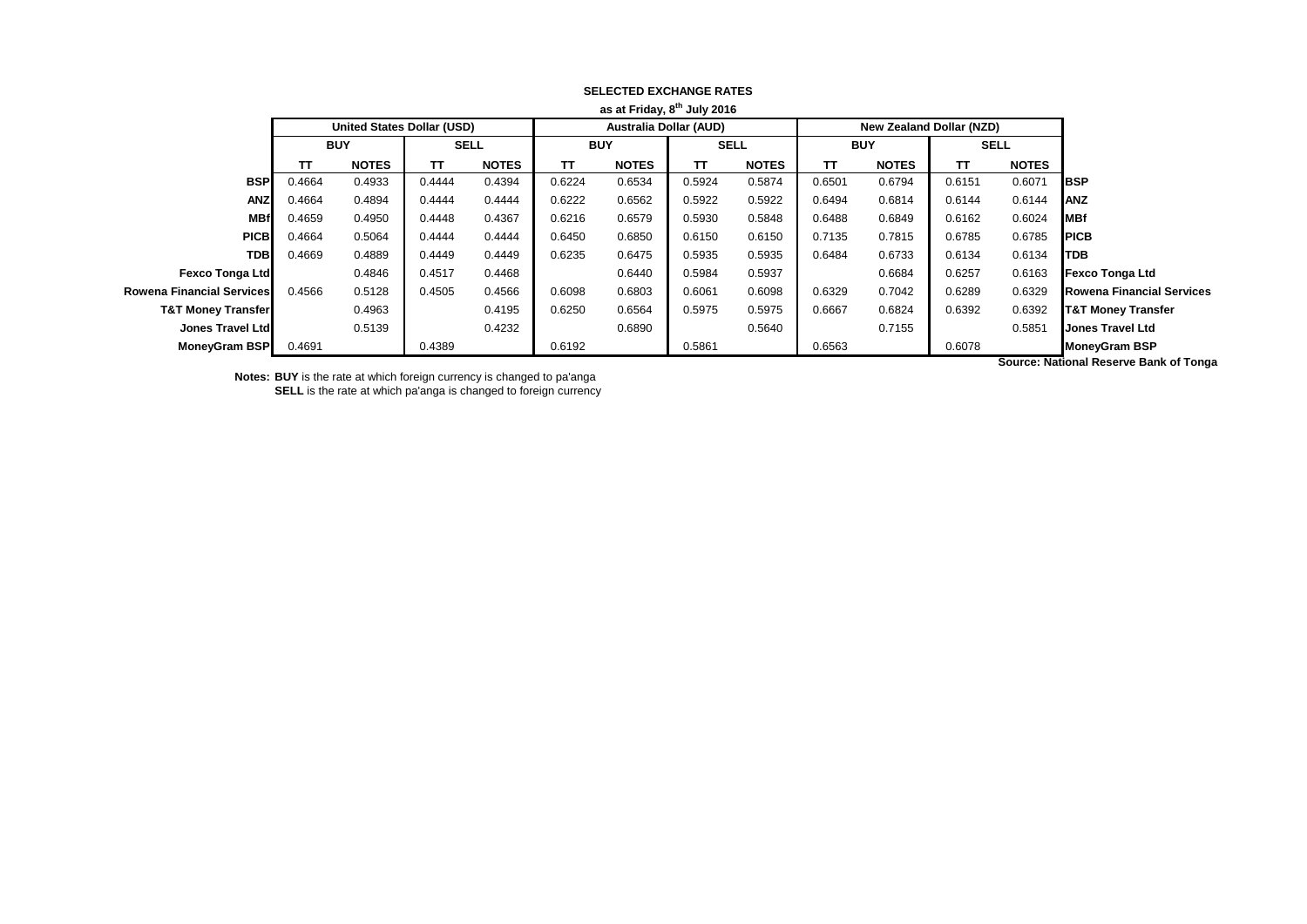|                                  |              |        |                                 |        |                               |        | as at Friday, 15" July 2016 |        |              |                                   |              |        |                               |
|----------------------------------|--------------|--------|---------------------------------|--------|-------------------------------|--------|-----------------------------|--------|--------------|-----------------------------------|--------------|--------|-------------------------------|
|                                  |              |        | <b>New Zealand Dollar (NZD)</b> |        | <b>Australia Dollar (AUD)</b> |        |                             |        |              | <b>United States Dollar (USD)</b> |              |        |                               |
|                                  | <b>SELL</b>  |        | <b>BUY</b>                      |        | <b>SELL</b>                   |        | <b>BUY</b>                  |        | <b>SELL</b>  |                                   | <b>BUY</b>   |        |                               |
|                                  | <b>NOTES</b> | TΤ     | <b>NOTES</b>                    | TΤ     | <b>NOTES</b>                  | TΤ     | <b>NOTES</b>                | TΤ     | <b>NOTES</b> | TΤ                                | <b>NOTES</b> | тτ     |                               |
| <b>BSP</b>                       | 0.6119       | 0.6199 | 0.6842                          | 0.6549 | 0.5772                        | 0.5822 | 0.6432                      | 0.6122 | 0.4408       | 0.4458                            | 0.4947       | 0.4678 | <b>BSP</b>                    |
| <b>ANZ</b>                       | 0.6200       | 0.6200 | 0.6870                          | 0.6550 | 0.5826                        | 0.5826 | 0.6466                      | 0.6126 | 0.4458       | 0.4458                            | 0.4908       | 0.4678 | <b>ANZ</b>                    |
| MBf                              | 0.6098       | 0.6210 | 0.6897                          | 0.6536 | 0.5747                        | 0.5829 | 0.6452                      | 0.6113 | 0.4386       | 0.4462                            | 0.4975       | 0.4673 | <b>MBf</b>                    |
| <b>PICB</b>                      | 0.6894       | 0.6894 | 0.7924                          | 0.7244 | 0.6205                        | 0.6205 | 0.6905                      | 0.6505 | 0.4458       | 0.4458                            | 0.5078       | 0.4678 | <b>PICB</b>                   |
| <b>TDB</b>                       | 0.6178       | 0.6178 | 0.6777                          | 0.6528 | 0.5834                        | 0.5834 | 0.6374                      | 0.6134 | 0.4463       | 0.4463                            | 0.4903       | 0.4683 | <b>TDB</b>                    |
| <b>Fexco Tonga Ltd</b>           | 0.6209       | 0.6306 | 0.6734                          |        | 0.5840                        | 0.5890 | 0.6334                      |        | 0.4482       | 0.4537                            | 0.4860       |        | <b>Fexco Tonga Ltd</b>        |
| <b>Rowena Financial Services</b> | 0.6369       | 0.6329 | 0.7092                          | 0.6369 | 0.6024                        | 0.5988 | 0.6711                      | 0.6024 | 0.4587       | 0.4505                            | 0.5155       | 0.4587 | Rowena Financial Services I   |
| <b>T&amp;T Money Transfer</b>    | 0.6150       | 0.6150 | 0.6872                          | 0.6500 | 0.5740                        | 0.5740 | 0.6462                      | 0.6090 | 0.4488       |                                   | 0.4977       |        | <b>T&amp;T Money Transfer</b> |
| <b>Jones Travel Ltd</b>          | 0.5905       |        | 0.7214                          |        | 0.5549                        |        | 0.6789                      |        | 0.4246       |                                   | 0.5153       |        | Jones Travel Ltd              |
| <b>MoneyGram BSP</b>             |              | 0.6078 |                                 | 0.6563 |                               | 0.5772 |                             | 0.6097 |              | 0.4389                            |              | 0.4691 | <b>MoneyGram BSP</b>          |
|                                  | .            |        |                                 |        |                               |        |                             |        |              |                                   |              |        |                               |

### **SELECTED EXCHANGE RATES as at Friday, 15th July 2016**

**Notes: BUY** is the rate at which foreign currency is changed to pa'anga **SELL** is the rate at which pa'anga is changed to foreign currency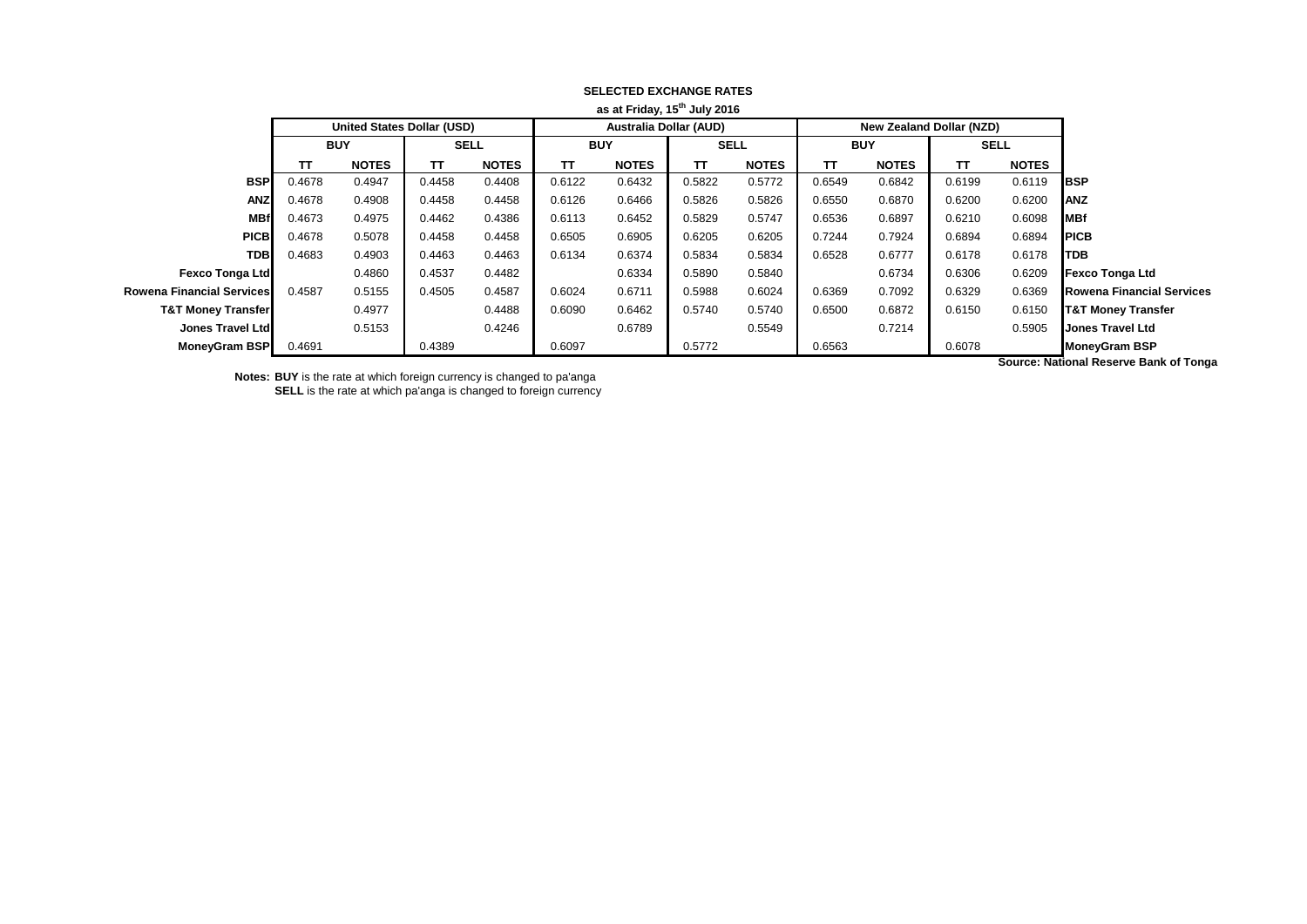| as at Friday, 22 <sup>nd</sup> July 2016 |            |                                   |             |              |            |                               |             |              |            |                                 |             |                           |                                  |
|------------------------------------------|------------|-----------------------------------|-------------|--------------|------------|-------------------------------|-------------|--------------|------------|---------------------------------|-------------|---------------------------|----------------------------------|
|                                          |            | <b>United States Dollar (USD)</b> |             |              |            | <b>Australia Dollar (AUD)</b> |             |              |            | <b>New Zealand Dollar (NZD)</b> |             |                           |                                  |
|                                          | <b>BUY</b> |                                   | <b>SELL</b> |              | <b>BUY</b> |                               | <b>SELL</b> |              | <b>BUY</b> |                                 | <b>SELL</b> |                           |                                  |
|                                          | ΤТ         | <b>NOTES</b>                      | тт          | <b>NOTES</b> | TΤ         | <b>NOTES</b>                  | TΤ          | <b>NOTES</b> | TΤ         | <b>NOTES</b>                    | TΤ          | <b>NOTES</b>              |                                  |
| <b>BSP</b>                               | 0.4615     | 0.4884                            | 0.4395      | 0.4345       | 0.6151     | 0.6461                        | 0.5851      | 0.5801       | 0.6644     | 0.6937                          | 0.6294      | 0.6214                    | <b>BSP</b>                       |
| <b>ANZ</b>                               | 0.4615     | 0.4845                            | 0.4395      | 0.4395       | 0.6150     | 0.6490                        | 0.5850      | 0.5850       | 0.6673     | 0.6993                          | 0.6323      | 0.6323                    | <b>ANZ</b>                       |
| <b>MBf</b>                               | 0.4609     | 0.4902                            | 0.4399      | 0.4329       | 0.6203     | 0.6494                        | 0.5858      | 0.5780       | 0.6631     | 0.6993                          | 0.6304      | 0.6173                    | MBf                              |
| <b>PICB</b>                              | 0.4615     | 0.5015                            | 0.4395      | 0.4395       | 0.6403     | 0.6803                        | 0.6103      | 0.6103       | 0.7236     | 0.7916                          | 0.6886      | 0.6886                    | <b>PICB</b>                      |
| <b>TDB</b>                               | 0.4620     | 0.4840                            | 0.4400      | 0.4400       | 0.6158     | 0.6398                        | 0.5858      | 0.5858       | 0.6621     | 0.6870                          | 0.6271      | 0.6271                    | <b>TDB</b>                       |
| <b>Fexco Tonga Ltd</b>                   |            | 0.4795                            | 0.4476      | 0.4421       |            | 0.6364                        | 0.5917      | 0.5867       |            | 0.6832                          | 0.6398      | 0.6300                    | <b>Fexco Tonga Ltd</b>           |
| Rowena Financial Services I              | 0.4525     | 0.5076                            | 0.4566      | 0.4525       | 0.6024     | 0.6711                        | 0.5988      | 0.6024       | 0.6452     | 0.7194                          | 0.6494      | 0.6452                    | <b>Rowena Financial Services</b> |
| <b>T&amp;T Money Transfer</b>            |            | 0.4914                            |             | 0.4425       | 0.5910     | 0.6491                        | 0.6130      | 0.6130       | 0.6630     | 0.6967                          | 0.6330      | 0.6330                    | <b>T&amp;T Money Transfer</b>    |
| <b>MoneyGram BSP</b>                     | 0.4691     |                                   | 0.4389      |              | 0.6209     |                               | 0.5878      |              | 0.6771     |                                 | 0.6271      |                           | <b>MoneyGram BSP</b>             |
|                                          |            |                                   |             |              |            |                               |             |              |            |                                 |             | .<br>$\sim$ $\sim$ $\sim$ |                                  |

## **SELECTED EXCHANGE RATES**

**Notes: BUY** is the rate at which foreign currency is changed to pa'anga

**SELL** is the rate at which pa'anga is changed to foreign currency